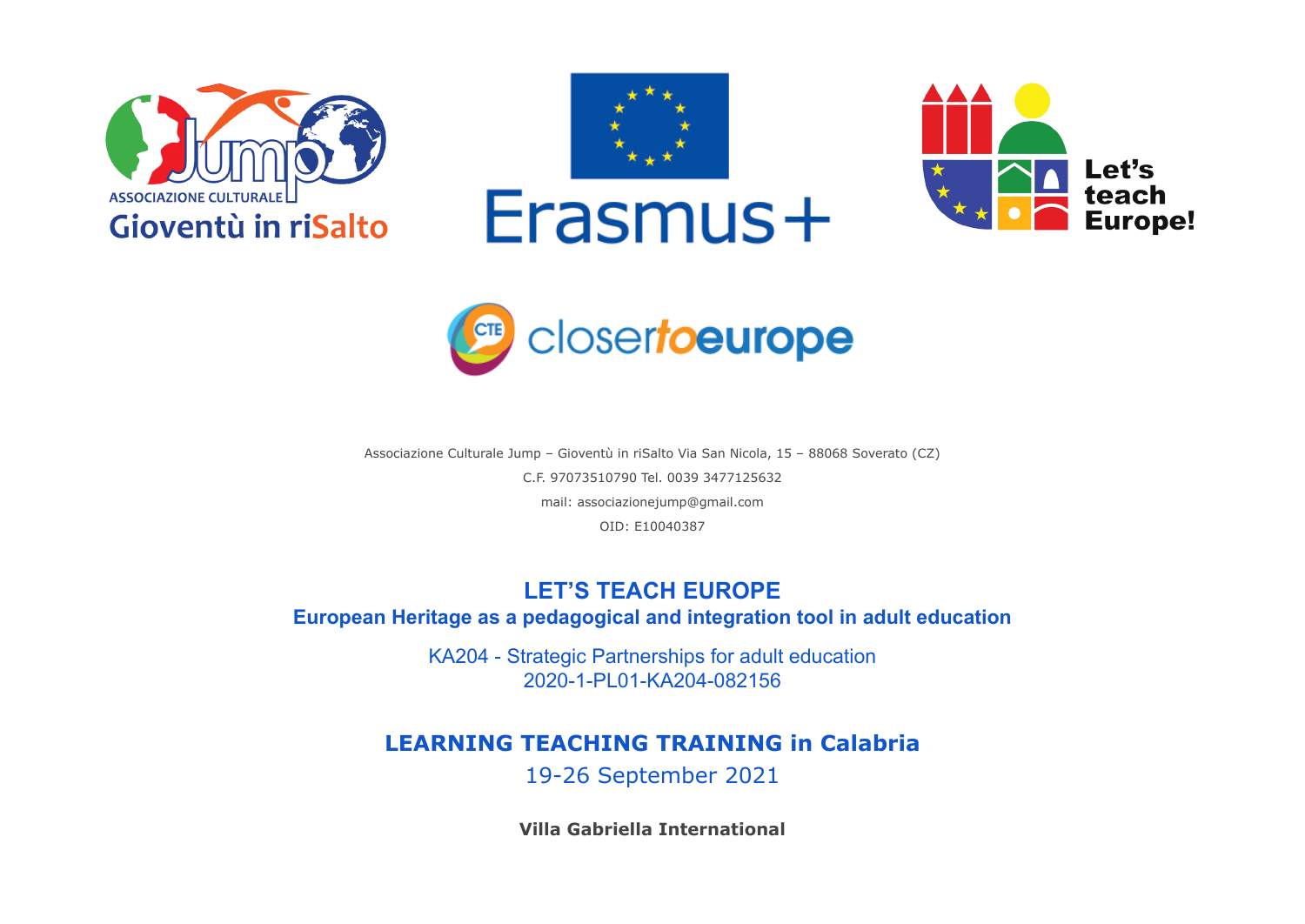## **Via Tommaso Campanella 25, Satriano marina/Soverato**

The Learning Teaching Training Week takes place in Villa Gabriella International which is also the lodging place for our International guests. The Villa is not just our headquarters, it's a lovely place created as a social project by JUMP and C.T.E. SRL to recover and modernise the old style villa making it "living" again with an international atmosphere. The district of "La cittadella" (formally in Satriano marina) is in the beautiful valley of the olive trees, surrounded by green spaces, it's peaceful and safe. Yes, it takes 10 minutes to walk to the city center and to the beach, but, living and learning at the villa means to be immersed in the local culture and to contribute to valorise this area, contributing to the development of the sustainability of JUMP-C.T.E. structure. In the lodging services local transfers and excursions are included! Sometimes there are some nice surprises for the team. Being lodged here, you will always have our assistance and support.

## useful contacts:

**PIETRO CURATOLA + 39 3477125632 ERIKA GERARDINI + 39 3391964454**

| Sunday        | Arrival of the Polish team at 10:05 am                                                                                                                                                                                                                                                                                                                                                                         | Arrival of the Spanish team at 21:35 pm                                                                                                                                                                                                                                                                                                                                                                                                                                                                                    |
|---------------|----------------------------------------------------------------------------------------------------------------------------------------------------------------------------------------------------------------------------------------------------------------------------------------------------------------------------------------------------------------------------------------------------------------|----------------------------------------------------------------------------------------------------------------------------------------------------------------------------------------------------------------------------------------------------------------------------------------------------------------------------------------------------------------------------------------------------------------------------------------------------------------------------------------------------------------------------|
|               | <b>MORNING ACTIVITY</b>                                                                                                                                                                                                                                                                                                                                                                                        | <b>AFTERNOON ACTIVITY</b>                                                                                                                                                                                                                                                                                                                                                                                                                                                                                                  |
| <b>Monday</b> | DAY DEDICATED TO SOVERATO<br>SOVERATO CULTURAL ITINERARY<br>9:30 am at Villa Gabriella International<br>Welcoming by the JUMP Team<br>Starting the program<br>"Mission Impossible" Outdoor Team Building Game in<br>Soverato marina<br>Getting to know places, traditions and cultural elements<br>of the city of Soverato.<br>Art, food, economy, religion, languages and dialects<br>Interaction with locals | DAY DEDICATED TO SOVERATO<br>SOVERATO CULTURAL ITINERARY<br>4:00 pm in a meeting point directly in the city center<br>Walking tour to Soverato Superiore<br>Visit to the Addolorata Church and to the "Pietà" of Antonello Gagini,<br>marble statue<br>Visit to the end of the village and walk in the narrow streets.<br>Meeting with local citizens<br>Visit to the 1st house of Soverato superiore where 4 people where living<br>and working in one room<br>Walking back and stop at the Botanical Garden "Santicelli" |
|               | End of the session at 12:00 am                                                                                                                                                                                                                                                                                                                                                                                 | Moving to a local restaurant and 1st official social dinner                                                                                                                                                                                                                                                                                                                                                                                                                                                                |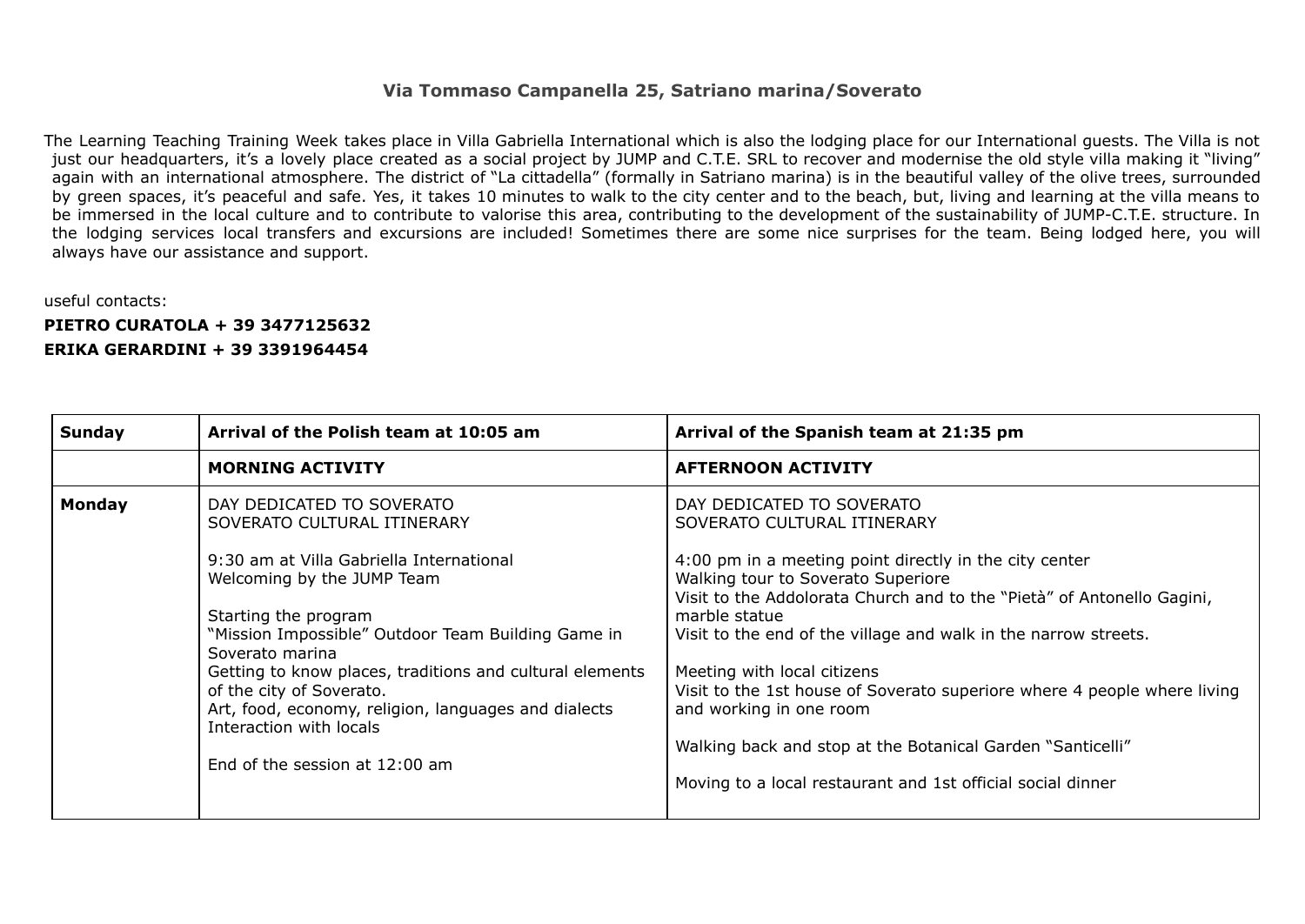| <b>Tuesday</b>  | Free time                                                                                                                                                                                                                                                                                                                                              | DAY DEDICATED TO SAN VITO SULLO IONIO<br>SAN VITO SULLO IONIO CULTURAL ITINERARY<br>3:00 pm at Villa Gabriella International<br>Moving to San Vito sullo Ionio<br>Meeting with 2 young entrepreneurs. Cheese producers and vegetable<br>producers. Topic of young entrepreneurship in Calabria and rural realities<br>nowadays in Europe. Green economy and circular economy connected<br>with cultural heritage and valorization of the local beauties and<br>richnesses.                                                                |
|-----------------|--------------------------------------------------------------------------------------------------------------------------------------------------------------------------------------------------------------------------------------------------------------------------------------------------------------------------------------------------------|-------------------------------------------------------------------------------------------------------------------------------------------------------------------------------------------------------------------------------------------------------------------------------------------------------------------------------------------------------------------------------------------------------------------------------------------------------------------------------------------------------------------------------------------|
| Wednesday       | Free time                                                                                                                                                                                                                                                                                                                                              | DAY DEDICATED TO SQUILLACE<br>SQUILLACE CULTURAL ITINERARY<br>3:00 pm at Villa Gabriella International<br>Visit to Parco Scolacium archeological site. Calabrian history and Greek<br>and Latin roots.<br>Visit to Squillace village of ceramics. Topic of cultural heritage as a<br>richness and economy in Calabria region, with youths as main<br>protagonists.                                                                                                                                                                        |
| <b>Thursday</b> | MORNING DEDICATED TO THEORETICAL LEARNING ON<br><b>CULTURAL HERITAGE</b><br>9:30 am at Villa Gabriella International<br>Session on cultural and linguistic roots of Calabria and<br>Europe. Session on food and religion. Exchange of music<br>and cultural elements among partners from Poland, Italy<br>and Spain.<br>End of the session at 12:00 am | DAY DEDICATED TO SAN FLORO<br>SAN FLORO CULTURAL ITINERARY<br>3:00 pm at Villa Gabriella International<br>Visit to "Cooperative Nido di Seta" reproducing the silk production as a<br>circular economy example of sustainable, ecological and "peace"<br>economy.<br>Visit the "Mulinum company". Young people of San Floro revitalized the<br>village and the whole area, re-creating the circular economy of bread.<br>From cultivation of old grains to a place to eat fresh bread and products<br>and eat a pizza in the countryside. |